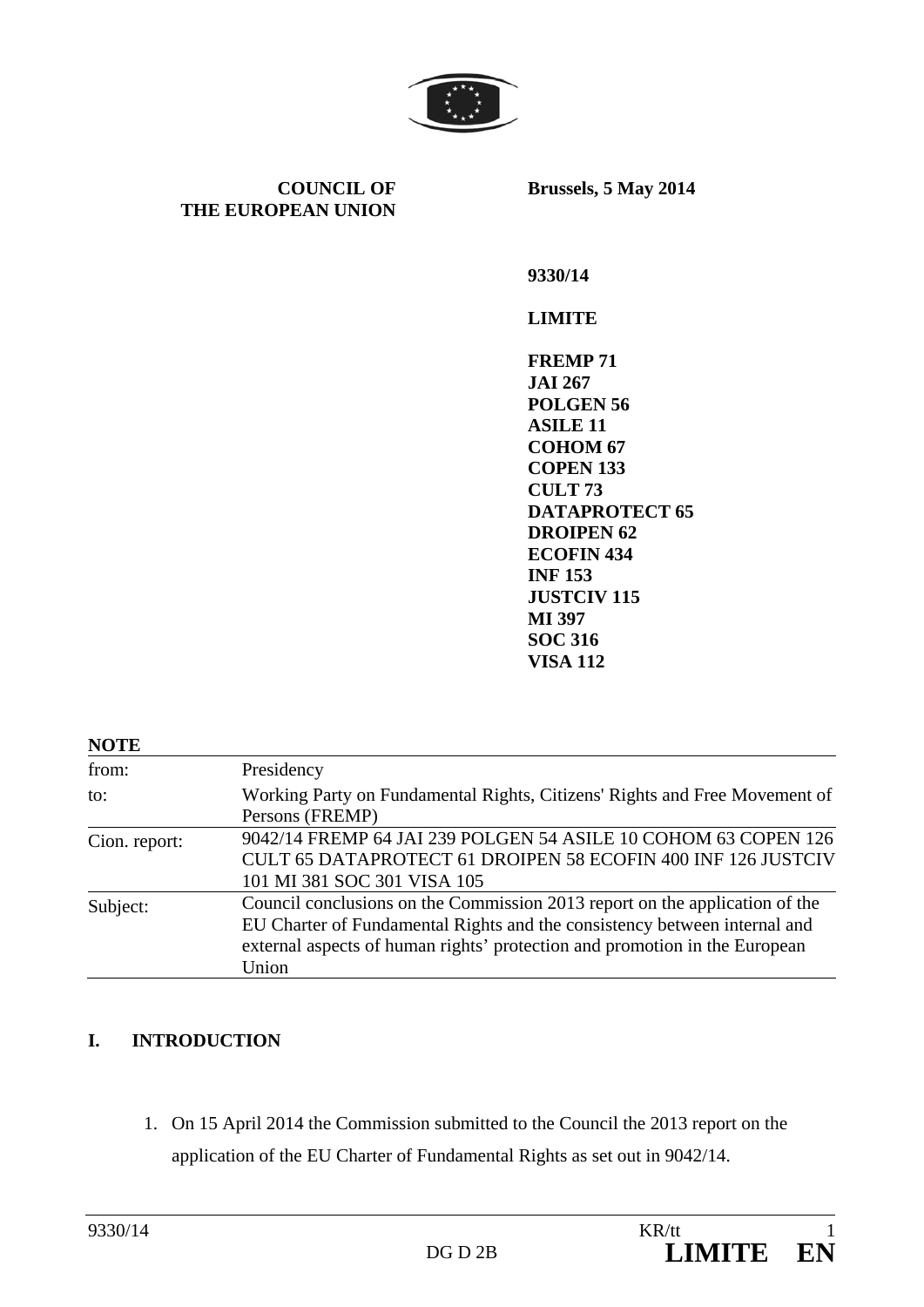- 2. Following discussions on 21 November  $2013<sup>1</sup>$  and 15 January  $2014<sup>2</sup>$  on 9 April 2014 FREMP discussed consistency between internal and external aspects of human rights' protection and promotion in the European Union on the basis of a Presidency non-paper, as set out in 8318/14.
- 3. Taking the report as well as the discussions in FREMP on 9 April 2014 as a basis, the Presidency has prepared draft Council conclusions on the 2013 Commission report on the application of the EU Charter of Fundamental Rights and the consistency between internal and external aspects of human rights' protection and promotion in the European Union.

### **II. CONCLUSION**

4. In the light of the above, FREMP is invited to discuss the conclusions as set out in the Annex to this note with a view to their adoption in the June 2014 JHA Council.

\_\_\_\_\_\_\_\_\_\_\_\_\_\_\_\_\_\_\_\_

<sup>1</sup> 17049/13FREMP 201 JAI 1089 COSCE 16 COHOM 268.

<sup>2</sup> 5886/14 FREMP 16 JAI 50 COHOM 18.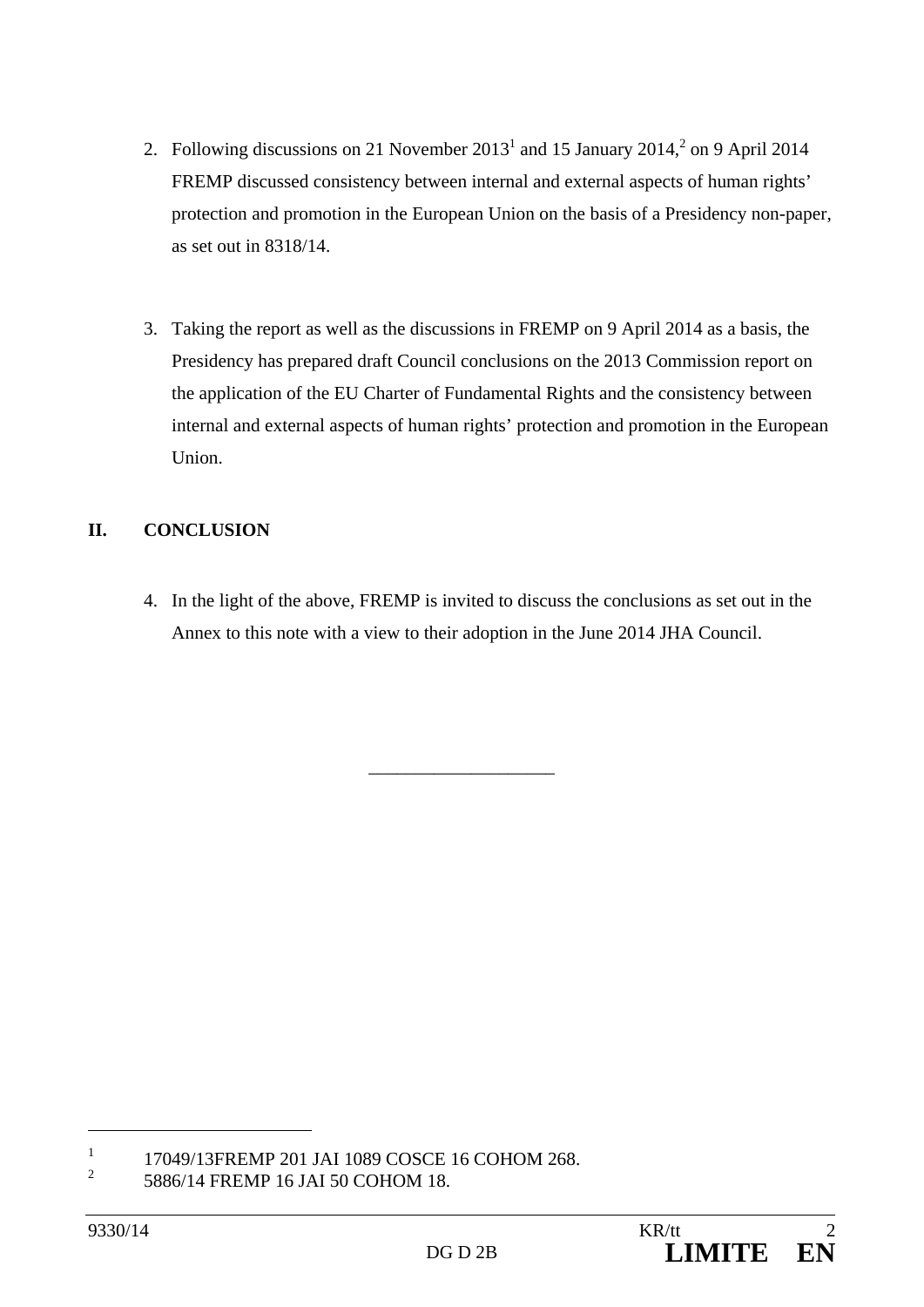#### **Draft Council conclusions**

# **on the Commission 2013 report on the application of the EU Charter of Fundamental Rights and the consistency between internal and external aspects of human rights' protection and promotion in the European Union**

Having regard to TEU Articles 2 and 6 concerning the values on which the Union is founded and as regards fundamental rights as the general principles of Union law;

Whereas the Charter of Fundamental Rights of the European Union (hereafter the Charter) has the same legal value as the Treaties;

Recalling Council conclusions of 25 February 2011 on the role of the Council of the European Union in ensuring the effective implementation of the Charter of Fundamental Rights of the European Union,<sup>3</sup> its conclusions of 23 May 2011 on the Council's actions and initiatives for the implementation of the Charter of Fundamental Rights of the European Union,<sup>4</sup> the guidelines on methodological steps to be taken to check fundamental rights compatibility in the Council's preparatory bodies,**<sup>5</sup>** Council conclusions on the 2011 report from the Commission on the application of the EU Charter of Fundamental Rights<sup>6</sup> as well as the Council conclusions of 6 June 2013 on fundamental rights and rule of law and on the Commission 2012 report on the application of the Charter of Fundamental Rights of the European Union;**<sup>7</sup>**

**<sup>3</sup>**  $\frac{3}{4}$  6387/11 FREMP 13 JAI 101 COHOM 44 JUSTCIV 19 JURINFO 5

**<sup>4</sup>** 10139/1/11 FREMP 53 JAI 318 COHOM 131 JUSTCIV 128 JURINFO 30

**<sup>5</sup>** 10140/11 FREMP 54 JAI 319 COHOM 132 JURINFO 31 JUSTCIV 129

<sup>6</sup> http://www.consilium.europa.eu/uedocs/cms\_data/docs/pressdata/en/jha/131230.pdf.

**<sup>7</sup>** 10168/13 FREMP 73 JAI 430 COHOM 99 JUSTCIV 139 EJUSTICE 53 SOC 386 CULT 65 DROIPEN 63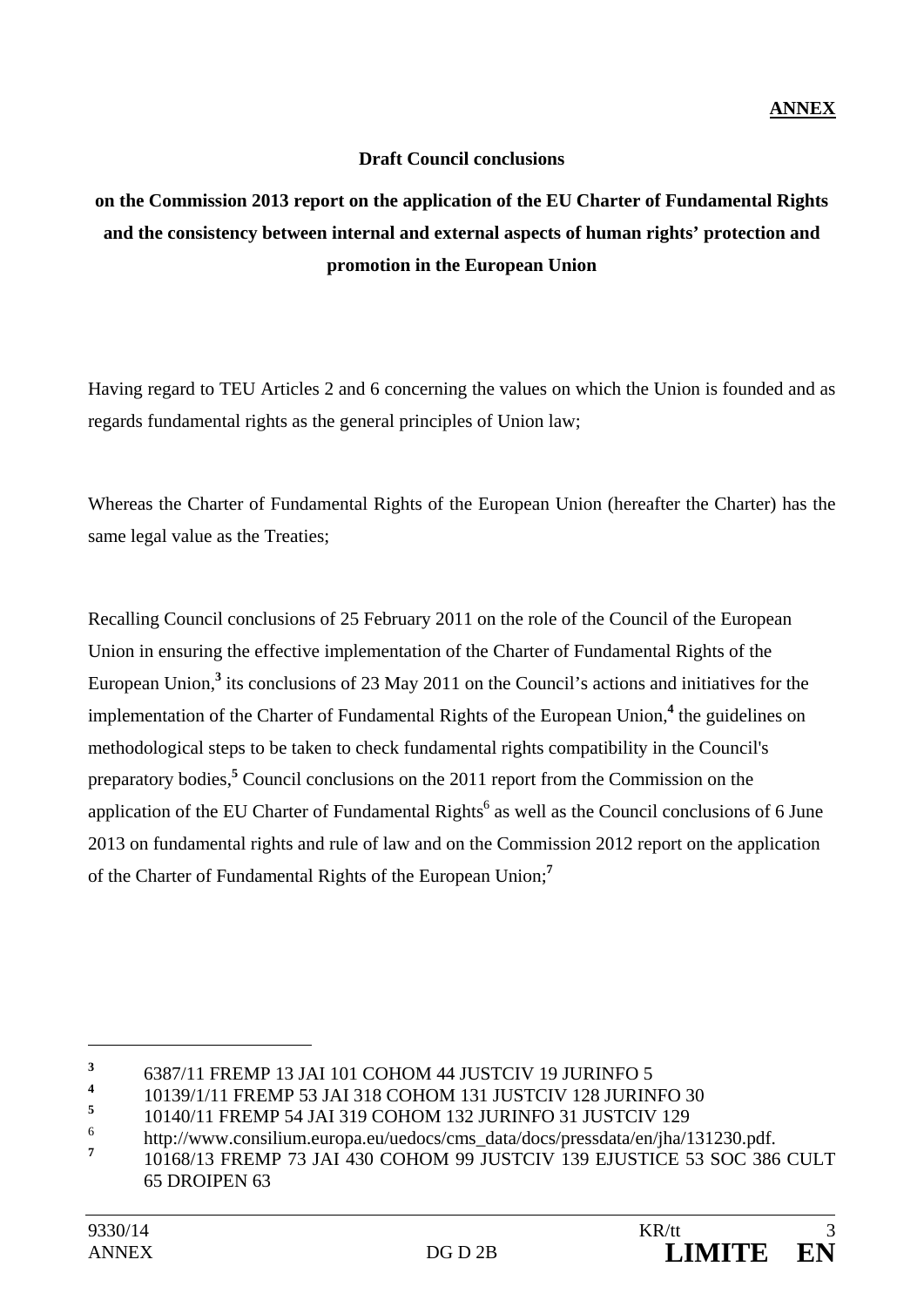#### **THE COUNCIL OF THE EUROPEAN UNION:**

#### **I. Towards effective and systematic application of the Charter**

- 1. Welcomes the 2013 report of the Commission on the application of the Charter, which highlights important developments and challenges in the effective implementation of the Charter, including Union legislative actions and the continuous growth of Charter-related case-law of the Court of Justice of the European Union (hereafter CJEU).
- 2. Underlines that the Charter is the cornerstone for the effective and systematic protection of fundamental rights in the Union framework and is fully binding on the Union institutions and on the Member States when the latter are implementing Union law, while acknowledging that it complements national systems of protection of fundamental rights and does not replace them.
- 3. Takes note of the evolving case-law of the CJEU clarifying the situations in which the Charter applies to the Member States.
- 4. Stresses the need for consistent application of clear and precise principles of delimitation in accordance with the allocation of powers between the Union and the Member States in accordance with the case-law of CJEU.
- 5. Underlines that the Union system of judicial protection, including effective remedies at national level,**<sup>8</sup>** provides essential safeguards for the effective implementation of the Charter and stresses the need for an effective and systematic application of the Charter on the basis of the mechanisms laid down in the Treaties.

**<sup>8</sup>** See TEU Article 19(1);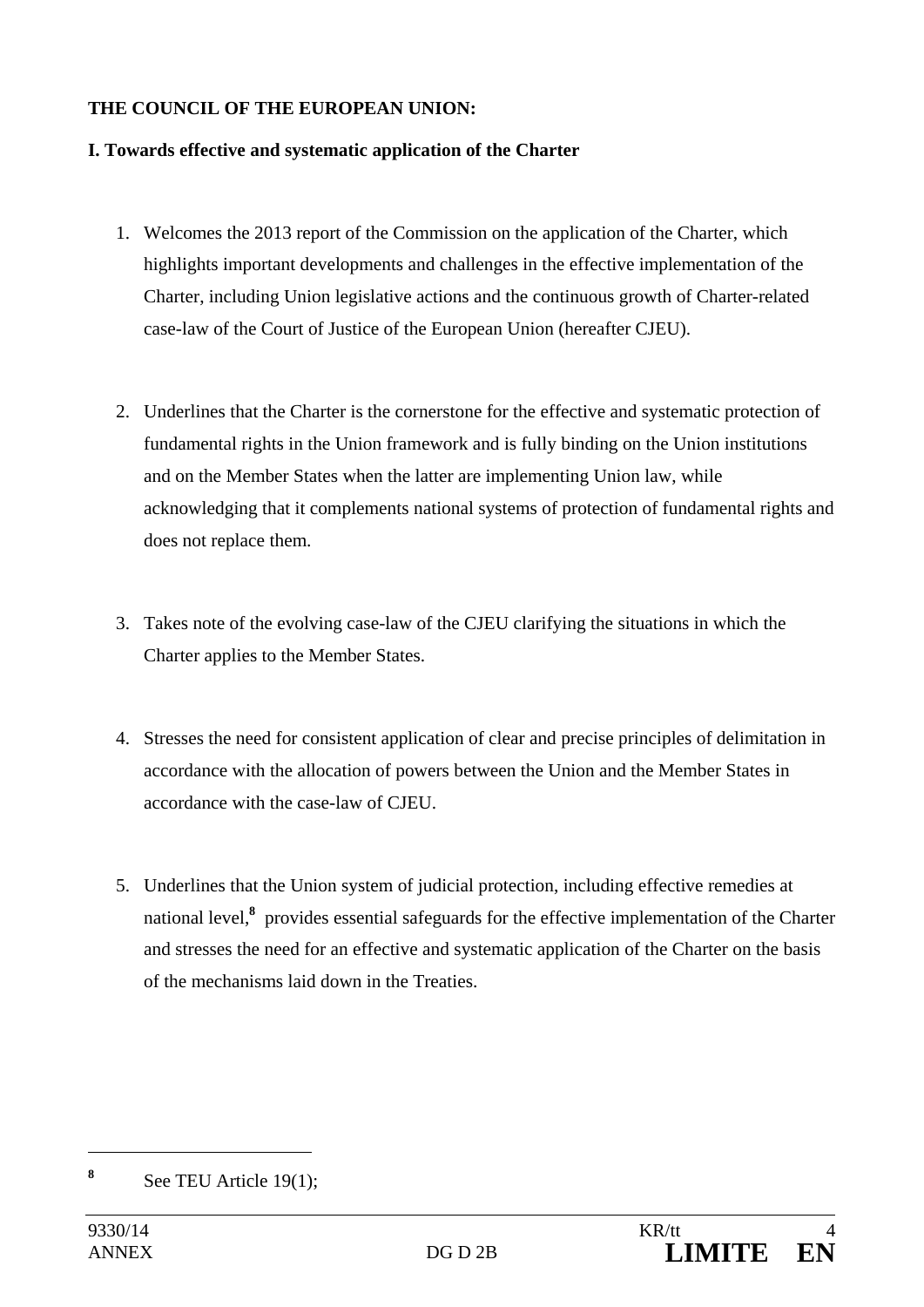- 6. Notes that national judges are key actors in ensuring effective judicial protection in relation to the rights provided for in the Charter and welcomes the increased number of applications for preliminary rulings with specific reference to the Charter submitted by national courts to the CJEU since 2010.
- 7. Recalls that Union institutions are under a duty of scrutinising their action with regard to the provisions of the Charter and reiterates its commitment to check fundamental rights' compatibility throughout the Council's internal decision-making procedures, especially in relation to legislative procedures in different policy areas.

#### **II. Actions to strengthen and promote the effective implementation of the Charter**

- 8. Welcomes the adoption of a number of legislative measures in 2013 that further strengthen the rights provided for in the Charter, with due regard for the principles of subsidiarity and proportionality, including the Directive on the right of access to a lawyer,<sup>9</sup> as well as the proposals currently being negotiated that aim at further strengthening fundamental rights, notably those relating to non-discrimination, data protection and procedural and victims' rights in criminal proceedings, and looks forward to further progress.
- 9. Welcomes the adoption of non-legislative initiatives promoting fundamental rights, including for example on Roma integration<sup>10</sup> and the Council conclusions on combating hate crime.**<sup>11</sup>**

**<sup>9</sup>**  $\frac{9}{20}$  Directive 2013/48/EU, OJ L 294.

Council recommendation of 9 December 2013 on effective Roma integration measures in the Member States.

<sup>&</sup>lt;sup>11</sup> Council conclusions of 6 December 2013 on combating hate crime in the European Union.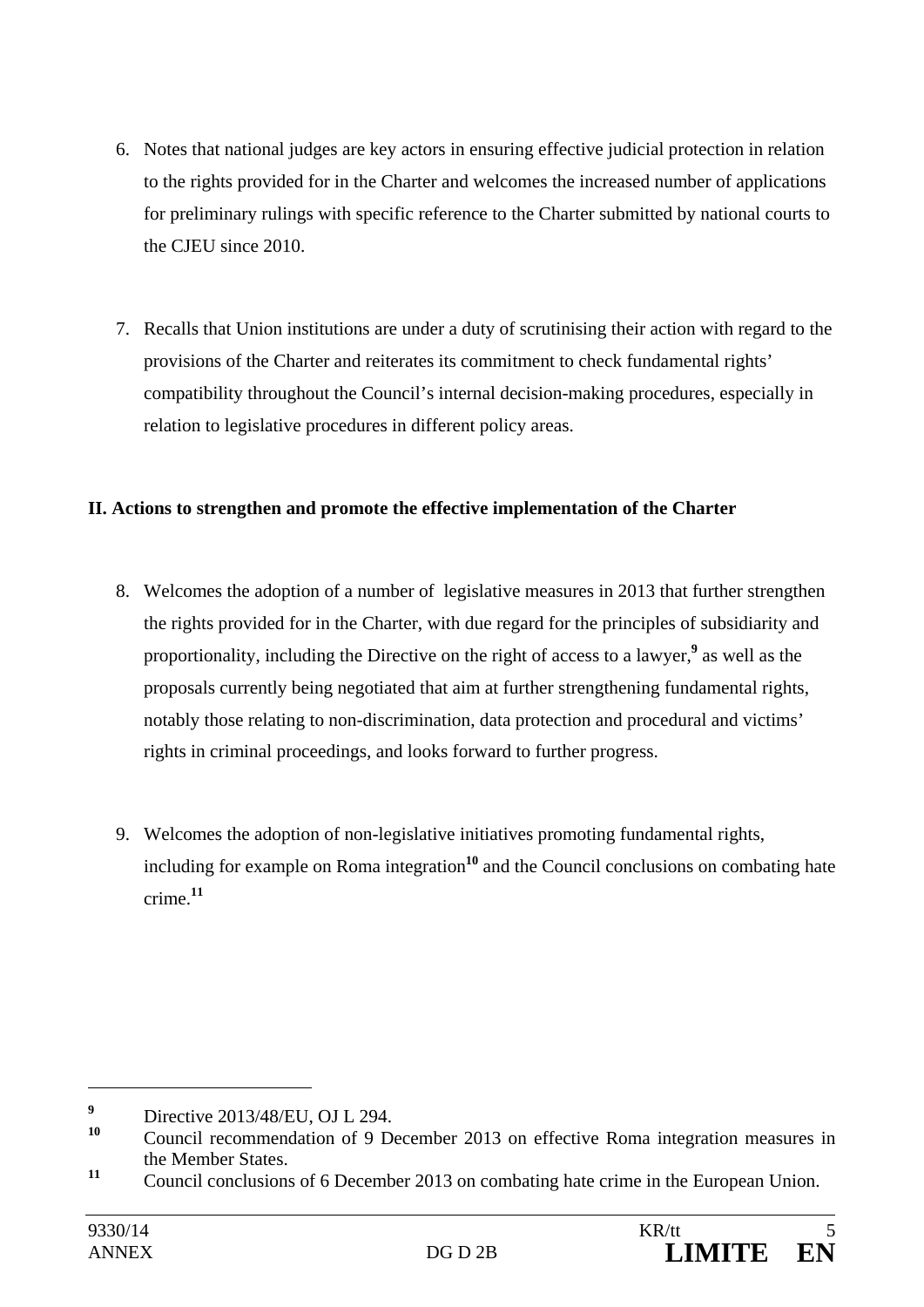### **III. Consistency between internal and external aspects of human rights' protection and promotion in the Union**

- 10. Recalls that in accordance with the Treaties the Union has a duty to ensure consistency between the different areas of its external action and between these and its other policies.**<sup>12</sup>**
- 11. Recognises the importance of consistency between internal and external aspects of human rights' protection and promotion in the Union framework in terms of enhancing Union's credibility in its external relations and its objective of leading by example in the area of human rights.
- 12. Underlines in this respect that the provisions of the Charter are binding on the Member States when they are implementing Union law, and that a number of provisions of the Treaties as well as of provisions of secondary law refer directly or indirectly to fundamental rights and are equally binding on the Member States.
- 13. Recalls that all Member States are parties to a series of international human rights instruments and their monitoring and judicial mechanisms, notably the European Court of Human Rights, and that the rights provided for in Charter are to be construed as having the same meaning and the scope of the corresponding rights guaranteed by the European Convention on Human Rights (hereafter ECHR).

**<sup>12</sup>** TEU Art. 21(3).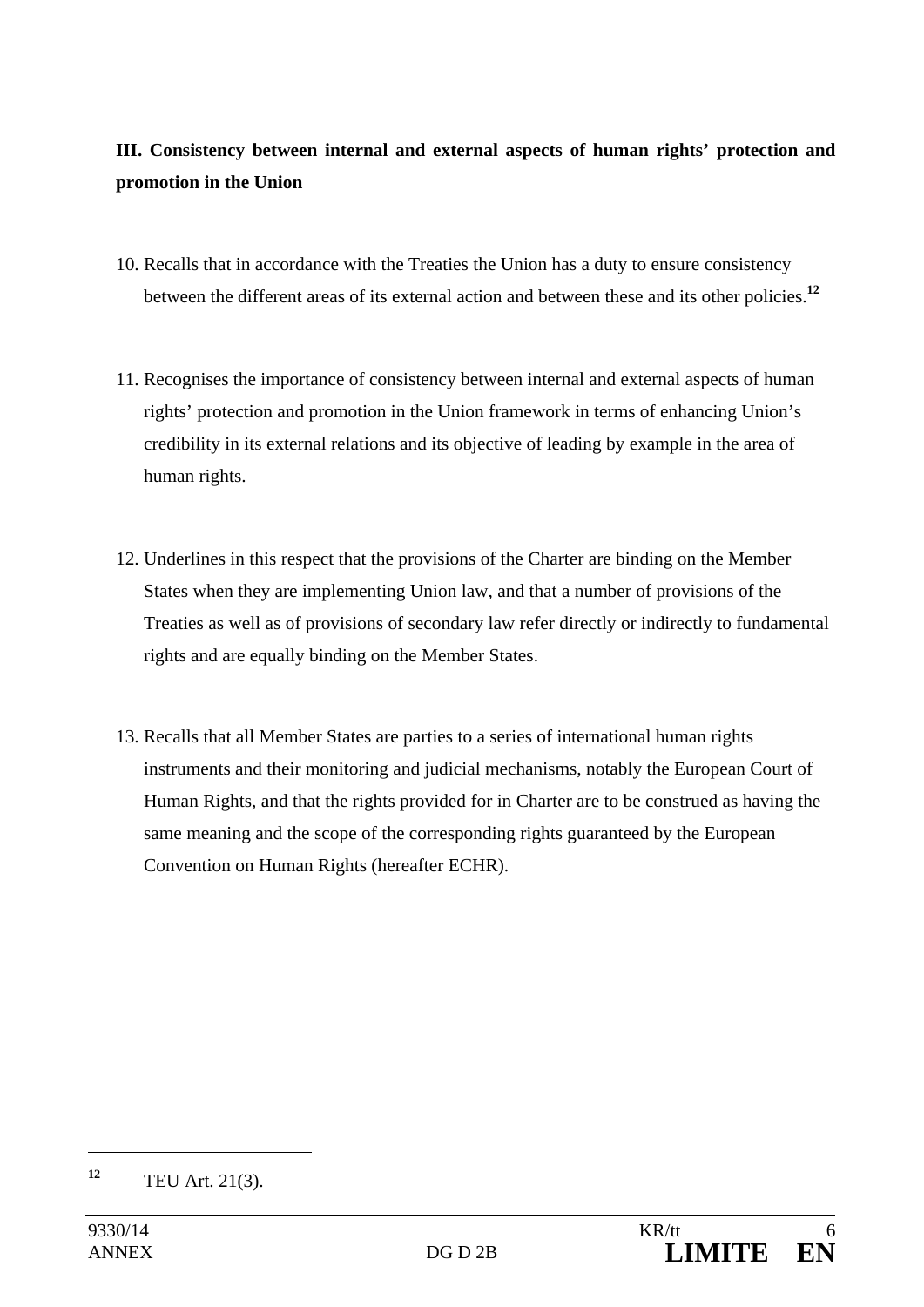- 14. Underlines that Union accession to the ECHR will further contribute to consistency in human rights' protection in Europe as a whole.
- 15. Notes the valuable role of the Council of Europe mechanisms of protection in the field of democracy, rule of law and human rights and the importance of pursuing good cooperation with the Council of Europe, while avoiding duplication of work.
- 16. Considers that under the multi-layered system of protection of fundamental rights both the Union and the Member States ensure internally, in general terms, high standards of protection of human rights that can be further applied to the Union's external sphere of activities**<sup>13</sup>** and be presented in a consistent and visible manner to relations with third partners.
- 17. Considers that further progress may be attained in relation to the ratification of international human rights instruments and the implementation of recommendations issued by international human rights monitoring bodies.
- 18. Recalls that standards of protection of human rights in the Union framework need to be implemented in accordance with the allocation of competences between the Union and its Members States and with due regard for the principles of subsidiarity and proportionality.
- 19. Considers that it is important to strengthen cooperation between various Council working groups, notably between FREMP and COHOM, in particular through regular exchange of information and joint thematic meetings on specific issues with a focused approach.

**<sup>13</sup>** See 14806/11 FREMP 88 COHOM 227.